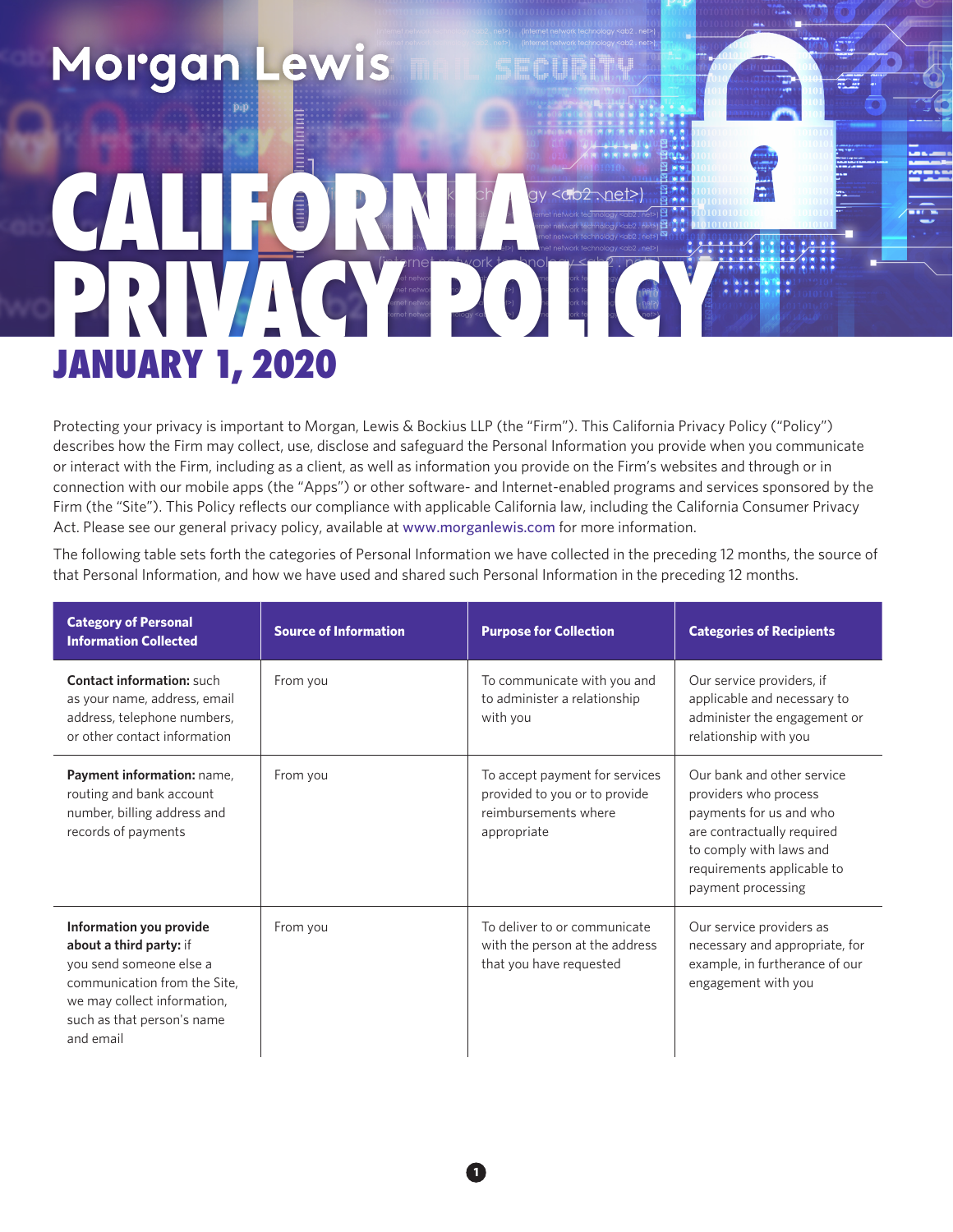| <b>Category of Personal</b><br><b>Information Collected</b>                                                                                                                                                                                                                                                                         | <b>Source of Information</b>                                                                                                                                                                                                    | <b>Purpose for Collection</b>                                                                                                                                                                                                                                                                                                                                                                                                                                                                    | <b>Categories of Recipients</b>                                                                                                                                                                                                                |
|-------------------------------------------------------------------------------------------------------------------------------------------------------------------------------------------------------------------------------------------------------------------------------------------------------------------------------------|---------------------------------------------------------------------------------------------------------------------------------------------------------------------------------------------------------------------------------|--------------------------------------------------------------------------------------------------------------------------------------------------------------------------------------------------------------------------------------------------------------------------------------------------------------------------------------------------------------------------------------------------------------------------------------------------------------------------------------------------|------------------------------------------------------------------------------------------------------------------------------------------------------------------------------------------------------------------------------------------------|
| <b>Communications:</b><br>communications we have with<br>you including any documents<br>or other information you may<br>provide to us in the course of<br>an engagement                                                                                                                                                             | From you                                                                                                                                                                                                                        | To handle your legal matters or<br>otherwise in the course of an<br>engagement<br>To handle Site requests<br>To contact you when<br>necessary or requested                                                                                                                                                                                                                                                                                                                                       | Our service providers to<br>the extent permitted, and<br>for firm clients, under our<br>confidentiality obligations<br>and/or applicable privileges                                                                                            |
| Preference information: your<br>marketing preferences, your<br>account settings (including<br>any default preferences),<br>any preferences you have<br>indicated, the types of<br>services/information materials<br>that interest you, the areas of<br>our Site that you have visited<br>or ways that you interact with<br>our Site | From you, from our Site<br>technology interaction with<br>your browser/devices and<br>cookies and other similar<br>technologies tracking the<br>pages you visit, the marketing<br>messages you open and the<br>links you follow | To enhance your online<br>experience, including as a way<br>to recognize you and welcome<br>you to the Site or Apps, to<br>provide you with customized<br>Site or Apps content                                                                                                                                                                                                                                                                                                                   | Our third party vendors and<br>service providers that perform<br>website analytic services for<br>us or enable the customization<br>of content to you to improve<br>your experiences on our Site,<br>Apps or elsewhere                         |
| Voluntary information: any<br>voluntary information you<br>provide us with, such as<br>responses to surveys and<br>social media account details                                                                                                                                                                                     | From you and your social<br>media account provider                                                                                                                                                                              | To know you better, make<br>our communications with<br>you more personal, learn and<br>improve from your survey<br>feedback and organize events                                                                                                                                                                                                                                                                                                                                                  | Our service providers                                                                                                                                                                                                                          |
| Personalization: your journey<br>online and how you use our<br>Site and Apps and whether<br>and when you open our<br>marketing emails                                                                                                                                                                                               | From you, from our Site or<br>Apps technology's interaction<br>with your browser or devices<br>and cookies tracking the pages<br>you visit                                                                                      | To improve our Site, services,<br>and online experience                                                                                                                                                                                                                                                                                                                                                                                                                                          | Our third party vendors and<br>service providers that perform<br>website analytic services for<br>us or enable the customization<br>of offers to you to improve<br>your website experience for<br>our Site, Apps or elsewhere                  |
| Device information: IP<br>address, internet provider,<br>operating system and browser<br>used, type of device (such<br>as laptop or smart phone),<br>device cookie settings and<br>other device details (such as<br>geolocation)                                                                                                    | From you and from our Site or<br>Apps technology's interaction<br>with your browser or devices                                                                                                                                  | To make sure our website and<br>app technology works properly<br>with your device and you can<br>see and use our intended<br>website and Apps on the<br>device, and for analytical and<br>demographic purposes<br>To protect the security<br>and integrity of the Site<br>and our business, such as<br>by protecting against and<br>preventing fraud, unauthorized<br>transactions, and managing<br>risk exposure, including by<br>identifying potential hackers<br>and other unauthorized users | Our service providers who<br>help us with fraud protection,<br>and third party vendors and<br>service providers that perform<br>website analytic services for<br>us or enable more relevant<br>offers to you on our Site, Apps<br>or elsewhere |